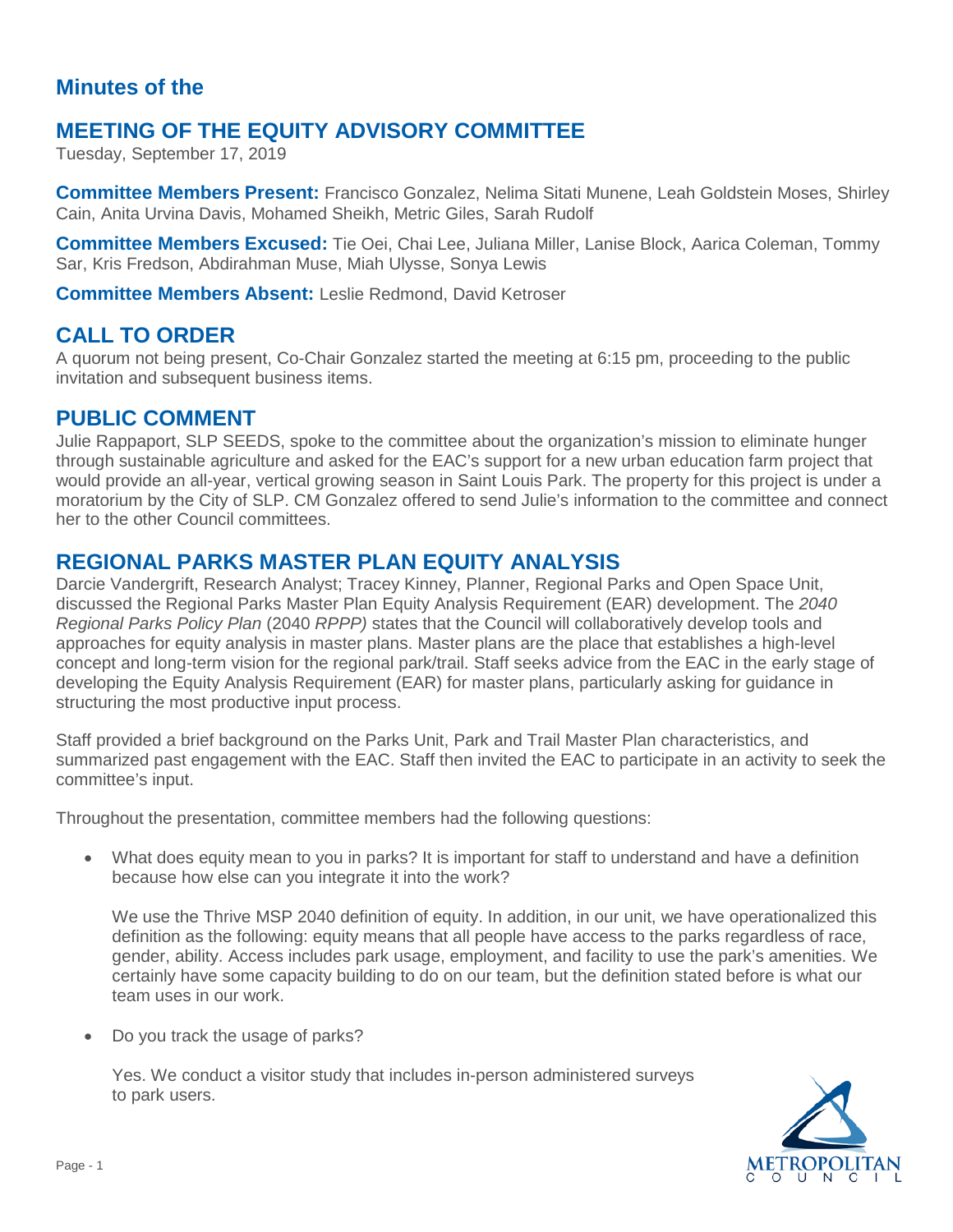Darcie and Tracey asked committee members to participate in an activity that sought to capture the EAC's input. Since master plans are at the beginning part of the process there is room to imagine and plan for what the regional park or trail system should be like. In thinking about the regional park system, what would an equitable regional park and trail system look like?

Giles said that staff cannot ask him to provide feedback on something that has ever existed; it doesn't work.

Committee members opted to not participate in the activity.

## **EQUITY STRATEGIC PLANNING UPDATE**

Mitzi Kennedy, Equity Manager, Office of Equal Opportunity, provided an update and discussed the equity strategy planning process.

Throughout the presentation and discussion, committee members had the following comments and questions:

• Cain asked on the equity inventory, is there a mechanism to assess and measure outcomes? Identify what we were able to accomplish?

That is exactly what we are trying to do. We need to be doing equity work in coordination and build a way to measure progress and outcomes, identify appropriate resources, and/or adjust projects if it is not going to get us where we want to go.

• Sitati Munene asked what is the timeline? Are there benchmarks?

We are putting together the information and proposal to present to the Director of the Office of Equal Opportunity, the Regional Administrator and executive leadership. We will be moving quickly now that we can articulate the priorities and what needs to be done, what support the Office of Equal Opportunity/Equity Unit can provide, what staff and/or resources are needed, how to engage the EAC in the process, etc.

• Sheikh stated he understands when developing something from the ground up it's hard to know what it's going to entail or how long it will take. Is the Theory of Change (TOC) an approach that will be an organizational approach or compartmentalized?

There will be an overall approach for the Council, but then it will go to divisions to be tailored based on the work of the division. It will be modeled after continuous improvement processes.

- Cain said the most important process is strategic planning, especially identifying a concrete action plan to address disparities.
- Urvina Davis said she liked the idea of staff starting to think differently as they do their work. There are some thinking processes and training that needs to go on for staff because some may be resistant. People need to understand before they can put it into their work. That is going to take time.
- Sitati Munene asked what is informing the Council's work right now? There are a lot of urgent things happening in the region right now. People have their roles and responsibilities; this is a governmental business.

The Council has been doing equity work before I got here 9 months ago. People have been doing this work in many ways – developing the Racial Equity Work Plan, forming Equity Change Teams, utilizing a Thrive Lens, developing and adopting the Equity Policy, and much more. The work has frequently not been in coordination, and that is what I have been doing since arriving at the Council: documenting the Council's efforts and creating a proposal for how to move forward. We need a clear, standardized procedure for advancing equity work– just like the Procurement Department has for contracts. We are operationalizing the Equity Policy.